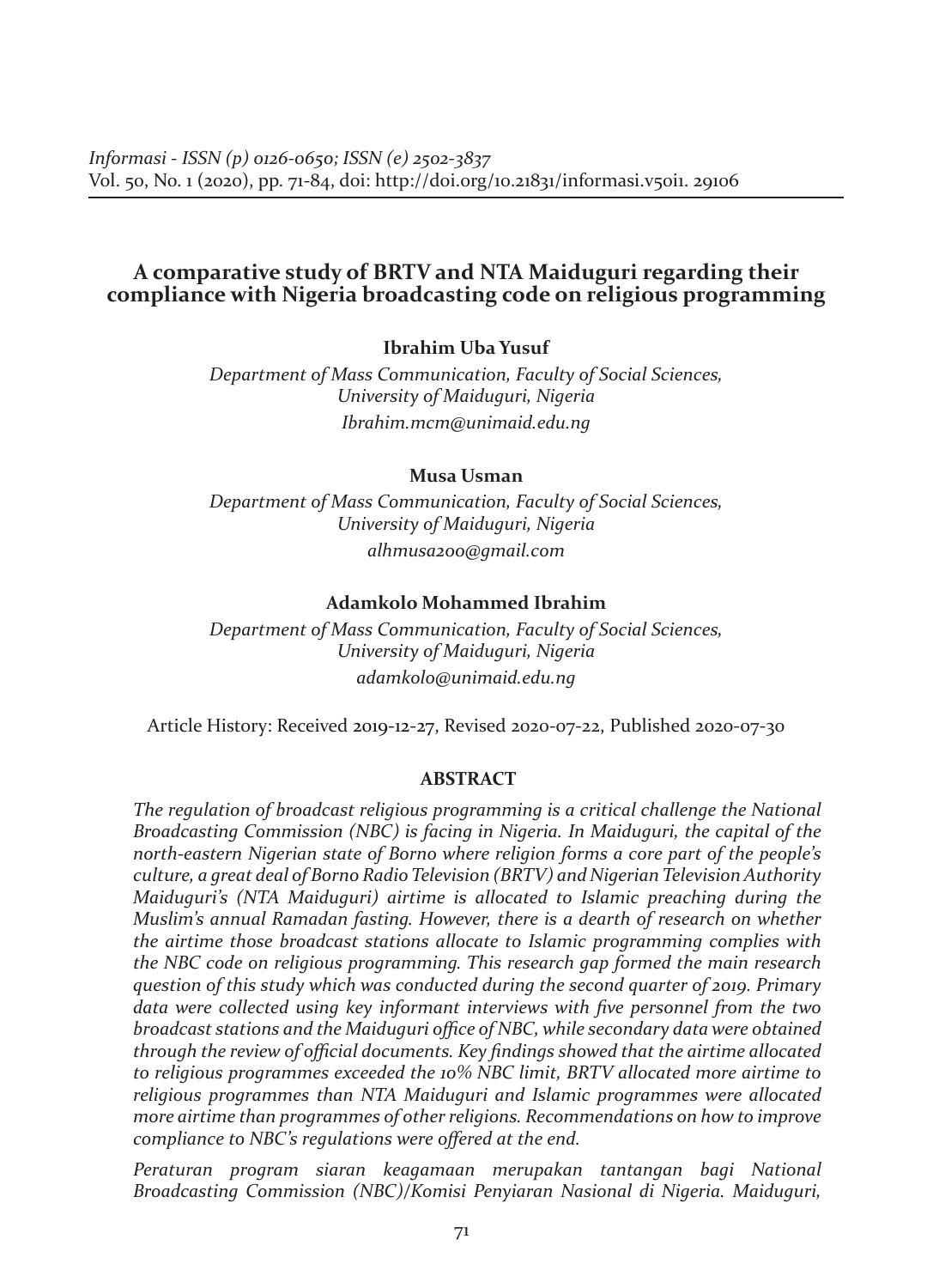*ibukota Negara bagian Borno, Nigeria Timur Laut di mana agama merupakan bagian inti dari budaya masyarakat, banyak Radio Televisi Borno (BRTV) dan Otoritas Televisi Nigeria Maiduguri (NTA Maiduguri) mengalokasikan jam tayang untuk khotbah Islam selama Ramadhan. Namun, ada kelangkaan penelitian tentang apakah jam tayang yang disiarkan oleh stasiun-stasiun siaran itu untuk program Islami. Kesenjangan penelitian ini membentuk pertanyaan penelitian utama yang dilakukan selama kuartal kedua 2019. Data penelitian ini dikumpulkan menggunakan wawancara informan kunci dengan lima personel dari keduanya stasiun siaran dan kantor Maiduguri NBC, sementara data sekunder diperoleh melalui telaah dokumen resmi. Temuan penelitian ini menunjukkan bahwa "airtime" (jam tayang) dialokasikan untuk program keagamaan yang melebihi batas 10% NBC, BRTV mengalokasikan lebih banyak "airtime" ke program keagamaan dari NTA Maiduguri dan program Islam dialokasikan lebih banyak "airtime" daripada program agama lain. Implikasi dari penelitian ini adalah perlunya kepatuhan terhadap peraturan NBC.*

**Keywords:** *BRTV, Television and Nigerian Broadcast Industry, NTA, Religious Programming, NBC and Nigeria Broadcasting Code.*

## **INTRODUCTION**

Since when Nigeria was granted political independence in 1960, the guarantee for the freedoms of "religious association, expression and practice" has been provided for in all the Constitutions drafted and promulgated (Adum, Ojiakor & Nnatu, 2019). However, optimistic as this may be, there is one important thing that the Constitutions "have not granted citizens, in a straightforward, uncomplicated manner", and that is the "freedom to own and operate a broadcast medium" (Ukah, 2011, p.39). Nigeria is a multireligious and multicultural society; in a society such as this, "the role of the state concerning religious communication is critical" as Hackett argues,

the role of public religion in a nationstate in political transition [as Nigeria obviously is] … provides an important insight into the mechanics of religious representation in the mediated public sphere. (2006, p.167)

Despite being an important factor of national identity and cohesion, religion has also been a critical factor of disunity and intolerance among Nigerians. There exists a thorny and protracted history of "mutual suspicion" among various Nigeria's religious and ethnic groups, a factor that is constantly regarded as one of the main reasons that the Nigerian Government has always treaded "a cautious approach to the liberalisation

of the media as well as the role of the state in the strategies of public representation of religion" (Johannes, 2008; Falola & Heaton, 2008, p.238f).

The volatile nature of the Nigerian religious ambience has been indicated as having necessitated "the institutionalisation of a policy of prior restraint on evangelising communities in relation to religious broadcasting" (Bala, 2000, p.107; Ukah, 2011, p.40). Also, the abuse of religion and the use of mass media to stir conflicts have led the government to adopt new policies (see Appendix) about religious broadcasting (Bala 2000).

These are serious factors that cannot be ignored when discussing religious broadcasting in Nigeria. Hence, this paper notes that despite the role played by these factors in influencing the state policy on religious broadcasting, the Government's roles as a monopoliser in the pre-deregulation era and currently, "as a principal player in the media market" are responsible for the ambiguities manifested "in the state policies and politics of deregulation" of the broadcast media industry especially in light of religious broadcasting (see Ukah, 2011, p.40).

The utilisation of conventional broadcast media by religious scholars especially during the Muslim Ramadan fasting period has made them emerged as stakeholders at the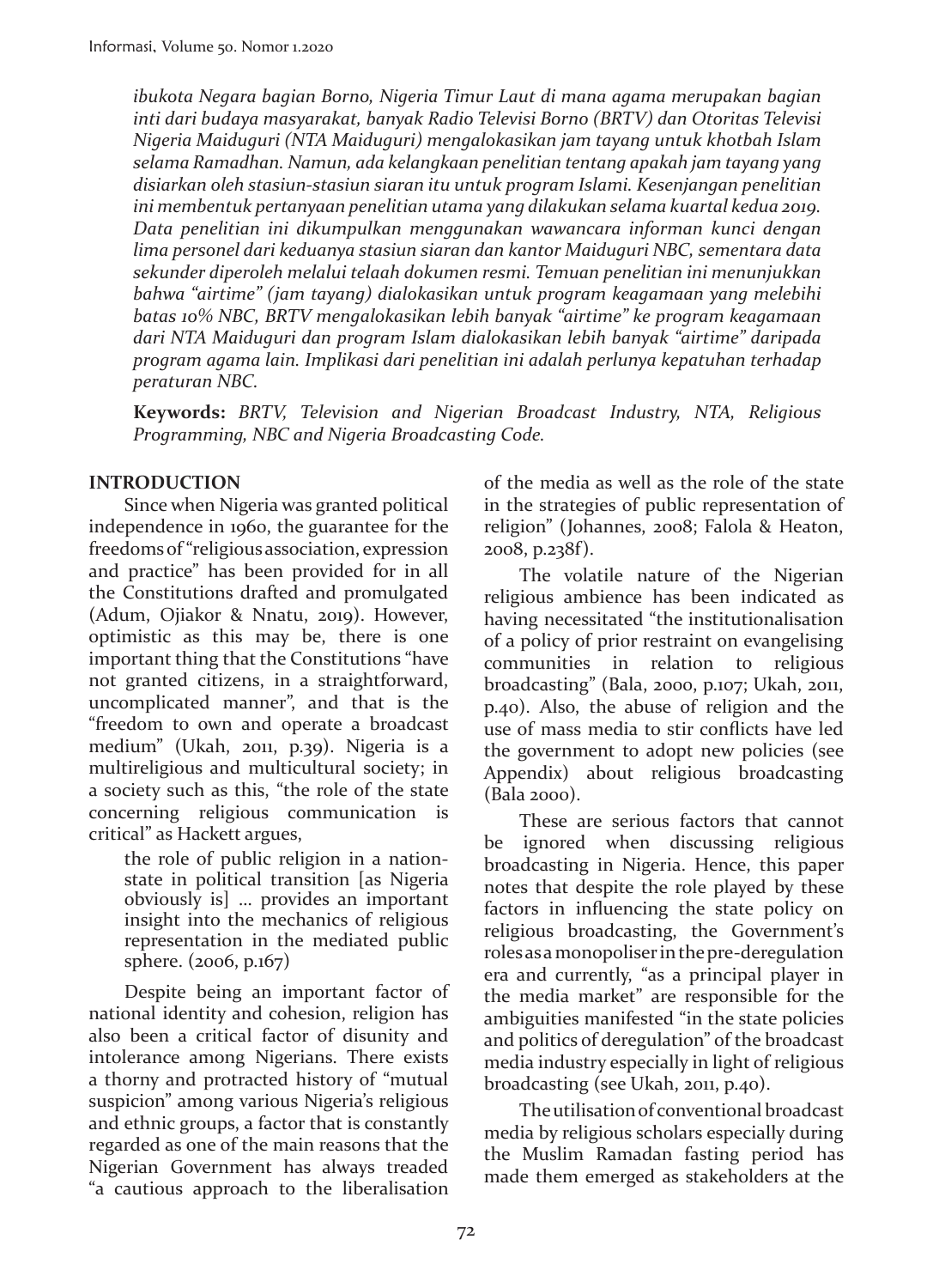forefront of patronising the media. The media have enormous derivable benefits – making huge turnovers to sustain the operation. The priority intention of every scholar utilising the broadcast media as a channel of communication is to garner more followership to his sect; or create an identity or authority towards understanding what religion entails and how it should be practised.

Taking into cognizance that clients with airtime purchasing power have access to the media, which serve as the only yardstick that guarantees which scholar features on, for example, a television or a radio show and when poses a serious threat to the quality of the broadcast content. Although there is the doctrine of 'fairness', which seeks to provide the 'right of reply' to other parties, say, aggrieved groups or individuals to counternarrate allegations or criticisms, not all broadcast media seem to be comfortable with this journalism principle and code of ethics. Available records have shown that many television and radio stations have violated one NBC code or another, particularly codes regarding broadcasting religion and have, consequently, been served with warning letters and even sanctioned.

Considering the powers of broadcast media "to form and influence thought, conduct and actions, it is appropriate and legitimate to prohibit licenced broadcast stations from fomenting and disseminating hate speech and national disunity" (Adum et al., 2019; Ibrahim, Pate & Usman, in press; Ukah, 2011; p.44). However, as powerful as NBC is, considering the powers conferred to it by law, how has it been able to achieve compliance of the broadcast code in the Nigerian broadcast industry? This study was guided by several research questions which, if answered, could provide a further understanding of NBC's and religious broadcasting in Nigeria. The questions are as follows: Has NBC been able to regulate television broadcasting considering religious programmes and licensing? Are television stations adhering to the NBC code on religious broadcasting? How frequently do BRTV and NTA Maiduguri

broadcast religious programmes? What are the similarities in the mode of the broadcast of religious programmes between BRTV and NTA Maiduguri? Have there been any ethical violations in the broadcast of religious programmes by BRTV and NTA Maiduguri?

## **LITERATURE REVIEW**

## **The concept of regulation**

Characteristically, the broadcast media are powerful especially in the manner they shape public opinion, reaching millions of audiences in voice and image (Dominick, 2009; Okunna, 2005). The evolution and development of Nigerian broadcast industry are historical; and for 60 years, from 1932 to 1992, the state had monopolised the industry, using the broadcast media as tools for political, economic, social and cultural manipulation of the masses. The literature has consistently demonstrated that as much as the broadcast media possesses the potential to stimulate socio-economic development as witnessed in social agricultural developments in South-East Asia (Anifowose, 2013; Ibrahim, 2017), the broadcast media also have the potential to be used as 'electronic weapons' to incite violence and cause war as seen in the chronic ethnoreligious conflicts in various parts of Nigeria (Adebiyi & Salaudeen, 2016; Adum et al., 2019). Because of these and many other reasons, various governments deemed it necessary to keep its monopoly of controlling the broadcast industry. To understand what regulation is, Harvey defines the concept regulation which:

Involves intervention by the state in areas of economic, social or cultural life according to whatever political norms are characteristic of that nation state. Regulations may be issued by presidential decree, by religious prescription or by legislative action within a system of representative democracy. (1999, p.2)

Regulations can be governed directly by government, as it was in Nigeria before 1992 or through statutory outfits invested with some degree of autonomous powers by the government such as National Broadcasting Commission (NBC) and the National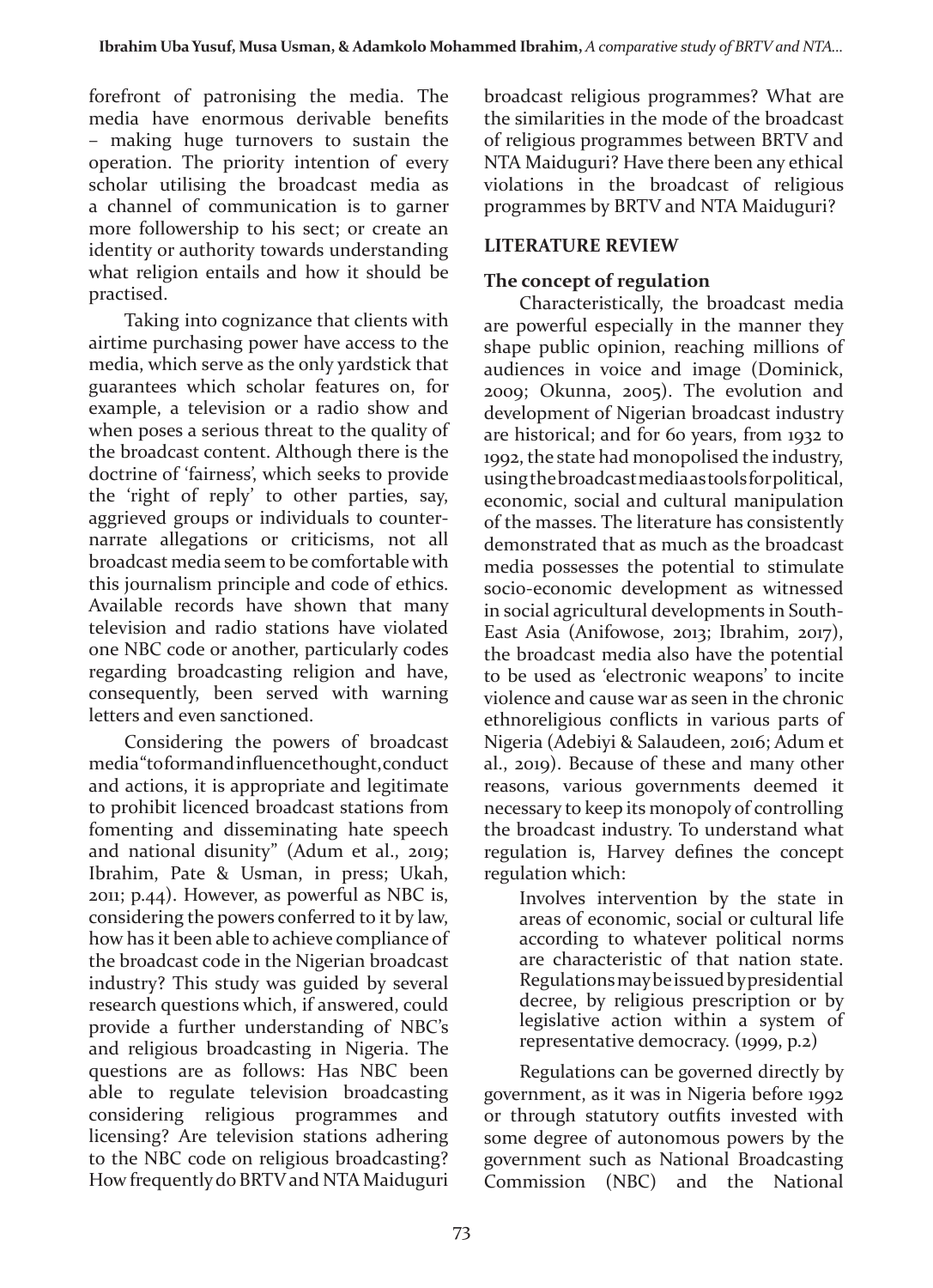Communications Commission (NCC). In the realm of broadcasting, regulation involves the authoritative issuance of permission or the granting of a licence to broadcasting organisations. The cultural norms of the society influence broadcasting regulation which, in turn, "contributes to the shaping of these norms and can at times have a significant impact on the form and content of programmes" (Harvey; 1999, p.3; Ihechu & Okugo, 2013), thus, affecting the economic and management structures or the political economy of broadcasting.

## **Broadcast regulations in Nigeria: The need to maintain standards**

The constitutional provisions for the regulation and deregulation of the electronic media were boosted further by the promulgation of the National Broadcasting Commission (NBC) Decree No. 38 of 1992, which was described as a major policy shift of the government. The Decree was signed into law on 20 August 1992 by the President Ibrahim Badamasi Babangida Military Administration and amended by Decree No. 55 of 1999, which was promulgated by then military Head of State, General Abdulsalami Abubakar on 26 May 1999, just three days before he vacated office (Ukah, 2011).

Decree No. 38 that established NBC, outlined its responsibilities the key of which include the following: (i) receiving, processing and considering applications for the ownership of broadcast stations (radio, television, cable, direct satellite, etc.); (ii) regulating and controlling the broadcast industry; (iii) maintaining the principle of equity and fairness in the broadcasting industry; (iv) receiving, considering and investigating complaints from members of the public (private and corporate) regarding broadcast contents and the conduct of broadcasting stations; (v) setting standards about the contents and materials for broadcast; and (vi) establishing a national broadcasting code. Furthermore, the NBC is to intervene and arbitrate in conflicts in the broadcast industry, ensure qualitative manpower development, monitor broadcasting for harmful emission, interference and illegal broadcast and set and apply sanctions, including revocation of licences of defaulting stations (Malaolu, 2012; Tijani-Adenle, 2019). As spelt out in the law establishing the electronic media regulatory agency, NBC shall:

ensure that a licensed station shall be used to promote national interest, unity and cohesion and that it shall not be used to offend the religious sensibilities or promote ethnicity, sectionalism, hatred and disaffection among the peoples of Nigeria (NBC Decree  $38$ , Section  $9(1e)$ ) …. The law setting up the NBC, and its amendment, deployed the concepts of "national interest", "public interest" and "interest of the public" six times (NBC Decree No.  $38$  Section  $2(n)$ ; 4.4;  $9(n)$ ; 25(8d); NBC (Amendment Decree No. 55 Section  $10(2B)$ ;  $10(8A)$ . Nowhere in the text were these concepts defined or given content as legitimate objectives to be safeguarded, protected, or promoted by private broadcasters. Particularly in Nigeria, what amounts to "national interest" often represents the interest of the politician(s) or a certain segment of the political class or elite who evoke the notion rather than the "common good", the good of the largest segment of the citizenry. Ordinarily, national interest may be conceptualised as any action, circumstances, policies, or decisions that are generally considered to benefit the nation-state as a whole. However, in Nigeria, as historical experience amply shows, the "state" is not often synonymous with the public or the citizens of the nation such that the interest of the abstraction called the "state" becomes coterminus with what benefits the general public. (Ukah, 2011, p.44)

The so-called national/public interest stipulated in the NBC law also re-appeared in Section 10a, which prohibits the NBC from granting a broadcast licence to a religious organisation. However, as mythical as the concept of 'national/public interest' may seem in this law, the law keeps mute over the reasons or justifications for the blanket ban (Adum et al., 2019; Ukah, 2011). This paper argues that this ban is uncalled for in as much as there is an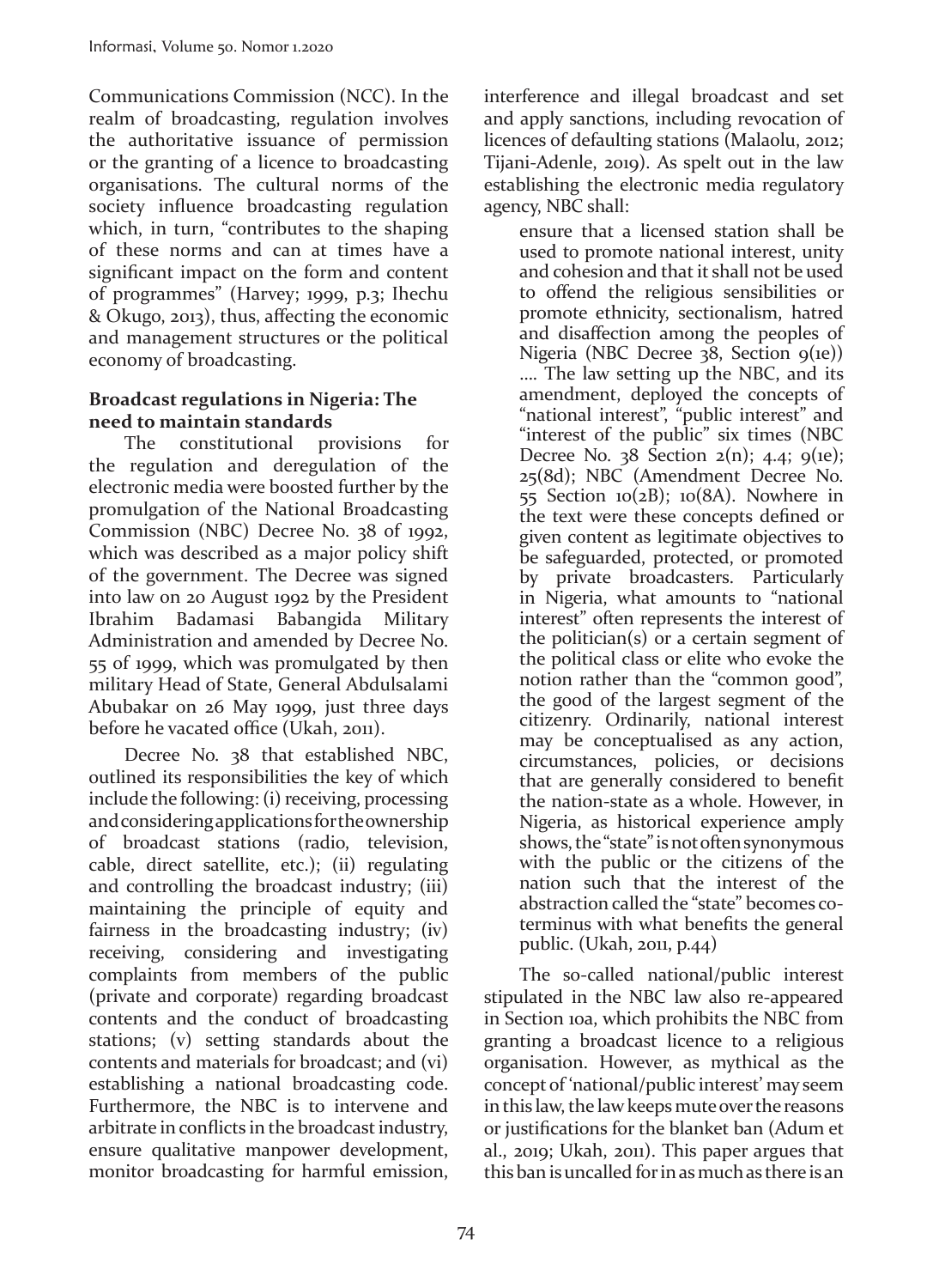explicit constitutional provision guaranteeing freedom of expression as well as the provision in the NBC law that explicitly requires applicants for a broadcast licence to "give an undertaking that the licenced station shall not be used to offend the religious sensibilities or promote ethnicity, sectionalism, hatred and disaffection among the peoples of Nigeria" (Ukah, 2011, p.44). Cited in Ukah (2001), Bala (2000, p.107) suggests that:

The decision not to license these [religious] stations may be due to the volatile religious atmosphere in the country, the abuse of religious speech in the past, the excessive politicization of religion, and the constant use of the mass media to heighten tensions. (p.45)

Some of the important aims of the deregulation of the broadcast industry are the democratisation of access and participation (Ibrahim et al., 2019) as well as plurality and diversity. However, this paper agrees with Ukah's (2011) argument that "the prohibition of ownership of broadcast media by religious organisations starkly sabotages this objective" (p.45).

## **Major approaches of NBC broadcast regulations in Nigeria**

## **a. Regulation through licencing**

A primary function of NBC has to do with the licensing of broadcast organisations. NBC is required by law to make the requirements and procedure for the acquisition of licence public. For instance, NBC (2009) states that "A prospective applicant must have a limited liability company registered with the Corporate Affairs Commission in which Nigerians hold majority shares. Its Memorandum of Association and Article of Association must include broadcasting" (p.1). Because NBC is not independent, its recommendations can be set aside, by the Minister and, or, the President. Section  $9(3)$ of Decree No. 38 created uncertainty in the process of securing a licence when it states that, "Compliance with the requirements specified in subsection (1) of this section shall not entitle an applicant for the grant of licence" (Nwanze, 2003, p.250). The provision gives latitude for the licensing laws to be manipulated and for the licensing to be motivated by political considerations (Ihechu & Okugo, 2013; Ukah, 2011).

Furthermore, an area of big concern is licence fees. The fees are expensive that they seemed to be fixed to make it extremely difficult for private broadcasters to obtain the licence, which could affect public access and participation negatively (Ibrahim et al., 2019). Also, a licence duration of only fiveyear cannot be said to be long enough for the organisations to recoup their investment (Ukah, 2011). This situation can force private broadcast media outfits to over depending on commercialisation which, as Okunna (2005, p.89) citing Popoola (2004) describes the broadcast media as "shying away from their primary responsibilities of educating, informing and enlightening the citizenry... and violates the fundamental rights of people...to receive the right type of information".

# **b. Regulation through monitoring**

The NBC code stipulates that "Every licence is required to adhere to a minimum of 60% local broadcast content for open television and 80% local broadcast content for radio. The cable/satellite retransmission stations are mandated to reflect a minimum of 20%" (NBC, 2009, p.3). The code further requires that programmes and advertisement for family belt shall be devoid of sex or overt sexual behaviour, nudity, violence, bloodletting, smoking, alcohol, drug abuse, denigration of womanhood, offensive, lewd or vulgar language, expression and presentation, etc. and that family broadcast to be between the hours of 07 pm and 10 pm daily (a period when the family as a unit is presumed to be together to watch television). The code also prohibits the provision of licence for religion broadcasting (Ihechu & Okugo, 2013; Ukah, 2011). The code, however, permits broadcasting of religious programmes with a stipulation that "religious broadcasts shall not exceed 10% of the total weekly airtime of any broadcaster" (NBC, 2016, p.47). These aspects are being monitored daily by the staff of the monitoring department of the NBC, spread across all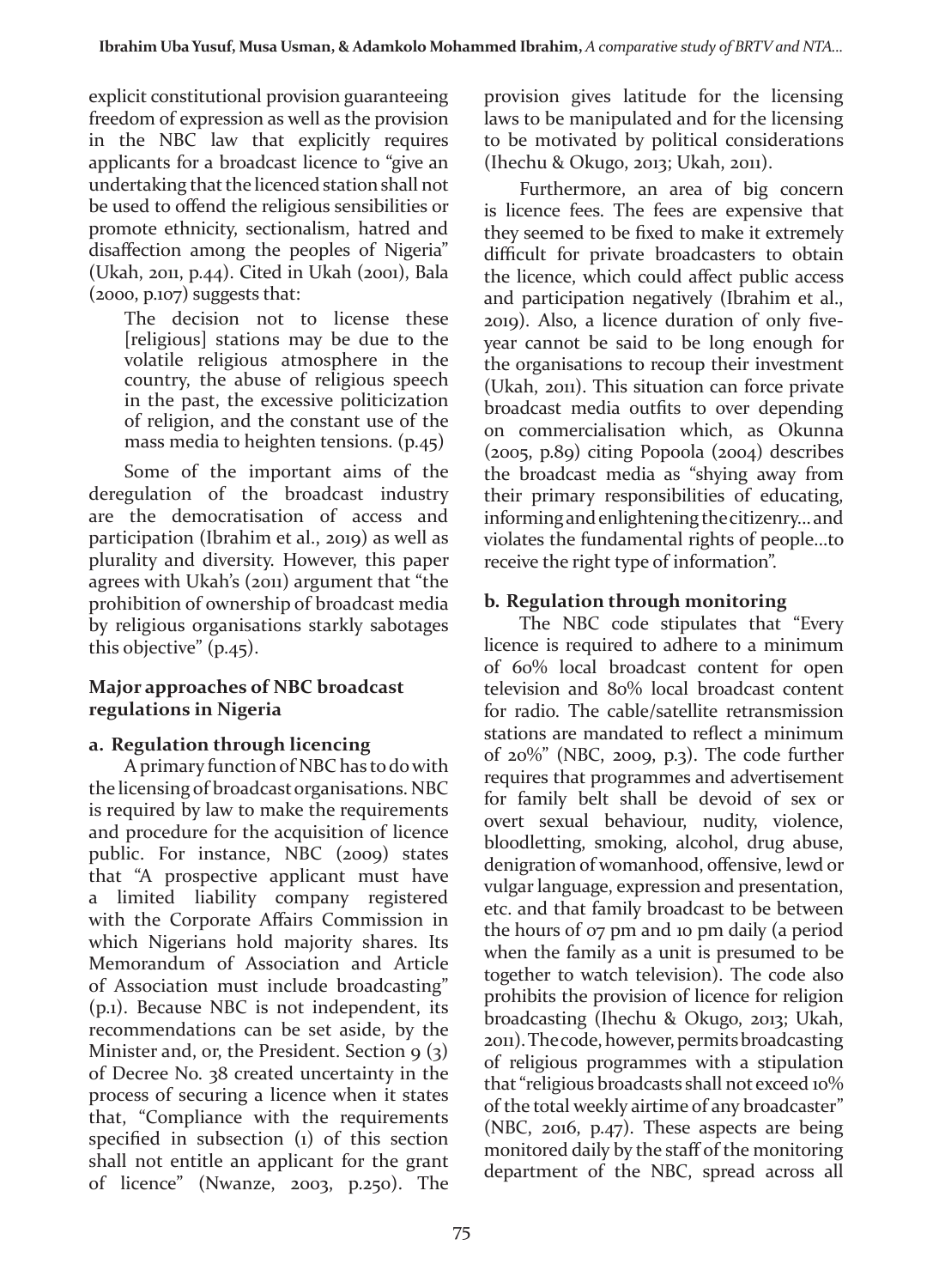state and zonal offices. Figure 1 shows an illustration of how broadcast stations comply with or deviate from compliance with the NBC code on religious programming.





Both BRTV and NTA Maiduguri target their programmes to the members of the audience in society. Being regulated by NBC, their religious content is not, statutorily, supposed to exceed 10% of their total weekly broadcasts. The two dotted arrows emanating from the two broadcast stations represent the ideal broadcast paths complying with the NBC code, as can be seen, passing through the green box at the centre (which represents the NBC code zone) towards the audience in the larger society. The larger society, which is represented by two arrows indicating a continuous circular motion refers to communities, villages, towns and cities which the broadcasting stations target their religious programmes at. Besides, the two solid arrows emanating from the two broadcasting stations represent the actual broadcast paths deviating away from the NBC code, as can be seen, by-passing the green box at the centre (representing the NBC code on broadcasting religious programmes zone) targeting the audience in the larger society. On both the right and left sides, between each of the two solid arrows and the green box at the centre are two unknown angles represented by 'x' and 'y' respectively. The size of the angles will determine the degree to which each station deviates away, or refuses to comply with the NBC code. It is recommended that future research should adopt a quantitative approach to determine the stations' actual non-compliance with the NBC code numerically.

### **C. Regulation through Sanctioning**

NBC uses four major types of sanctions to punish erring licenced broadcasters who violated either Decree 38 or the National Broadcasting Code. These include (i) licence revocation, (ii) the shutting down or sealing up of a station or transmitter and (iii) the seizure or forfeiture of equipment and suspension of licence (Ihechu & Okugo, 2013, p.16; Ukah, 2011). Another type of sanctioning erring licenced broadcast stations involves a written warning, which is aimed at making the affected station to stop a further violation of the code and deterring future breach of the code. Sanctioning is imposed with a given timeframe the expiration without compliance of which attracts a fine to be imposed. The last type of sanctioning involves fines and stiffer sanctions for not complying with earlier sanctions. However, the offences which can attract these types of sanctions can are not clear. However, the code is silent on what and what constitutes a "serious breach". This scenario suggests the notion that NBC may be biased toward certain interests, which dictate "whether a station should be sanctioned or not", a circumstance that arises when NBC acts arbitrarily or goes against its own rules (Ihechu & Okugo, 2013, p.17).

#### **Theoretical Framework**

The study is anchored on the Gatekeeping Theory. The Media Gatekeeping Theory focuses on media regulation of information flow. The term gatekeeping was coined by an Austrian psychologist Kurt Lewin in 1947.

In the study of mass communication, the term refers to the process of filtering or blocking unwanted information or messages. The gatekeepers refer to persons who (a) controls access to information; (b) influence decision making and actions; c) having influence. Lewin illustrated the role of the gatekeeper with the role of a mother who determines what is good for her children.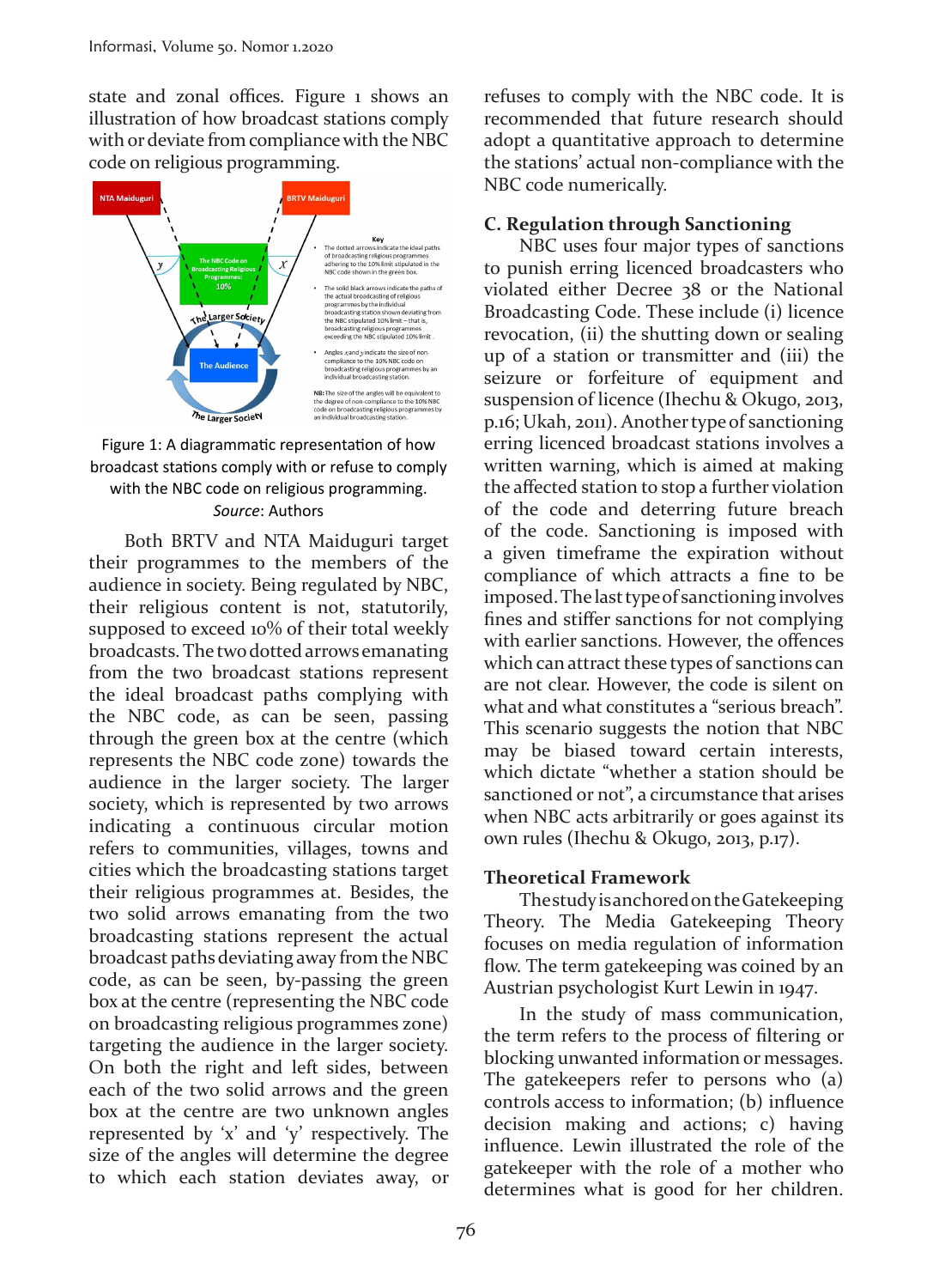In this case, the gatekeeper is the owner of the publishing firm who influences decision making and action as well as influencing to manipulate information in the firm to conform to his/her interest. The gatekeeper (owners) has to decide what to publish and what not to publish in a publication. Today, Mass Media play a gatekeeping role as they decide what the people should watch, listen and enjoy. The gatekeeping processes are dictated by the owners of the firm. The theory posits that gatekeeping determines not only which information is selected, but also what the content and nature of messages, such as news, will be. The theory describes the powerful process through which events are covered by the mass media, explaining how and why certain information either passes through gates or is closed off from media attention. The rationale for using this theory is hinged on the selection process. Religious programmes are broadcast based on the proprietor's discretion, perhaps the audience and the ability of the sponsors to buy airtime in the broadcast station.

# **METHODS**

# **Research design**

A qualitative survey approach was adopted, specifically, the key informant interview approach (Creswell & Poth, 2017) and archival review or analysis (McBurney & White, 2010). As Fontana and Prokos (2007) noted, "Interviewing is one of the most common and powerful ways in which we try to understand our fellow humans" (p.9). The interview approach was chosen because of two key reasons: (i) social science researchers often prefer interview methods to "understand the experiences of their subjects" (ii) interview provided the researcher with the opportunity to understand, first-hand and in their own words, the participants' experiences (Tijani-Adenle, 2019, pp.76-77).

Archival review or analysis involves "answering empirical questions" (Goodwin, 2009, p.372) by using "factual information in existing records" (McBurney & White, 2010, p.228) that have "already been gathered for some reason aside from the research project at hand" (Goodwin, 2009, p.386).

## **Participants and sampling**

Using a purposive sampling technique, 5 participants were selected. Selection of the participants was made based on the following criteria: (i) working with the NBC (ii) working in the programmes departments of the two broadcast stations; (iii) was conversant with the NBC regulations codes and/or monitoring broadcast stations' compliance to the code or otherwise; and (iv) was conversant with the programmes production and presentation (i.e., conversant with the programmes schedules) of the broadcast organisations. The participants were management personnel of the Maiduguri office of the NBC, four (two management and two programmes department) personnel each of BRTV and NTA Maiduguri respectively. To ensure anonymity and to facilitate smoother data analysis, each participant was assigned a serial number (see Lindlof & Taylor, 2002). Key informant interview methodology was chosen because key informants reveal information from organisational insiders, or stakeholders, i.e., management staff members responsible for policymaking and crafting messages and key stakeholders (Lindlof & Taylor, 2002). The data were analysed using a thematic approach (Van Dijk, 1993). Cited in Tijani-Adenle (2019, p.88), thematic analysis is:

An independent approach within the qualitative descriptive methodologies" (Vaismoradi, Turunen & Bondas, 2013, p.404) that involves identifying similarities and relationships in qualitative data known as "themes and patterns" (Aronson, 1995, p.1) and analysing and explaining their meanings to reflect the "complex relationships across participants' experiences" (Henderson & Baffour, 2015, p.1965).

# **RESULTS AND DISCUSSION**

Four different programme schedules from NTA Maiduguri and BRTV were obtained. Additionally, Heads of programmes in the two organizations were interviewed, while the Zonal Coordinator of NBC Maiduguri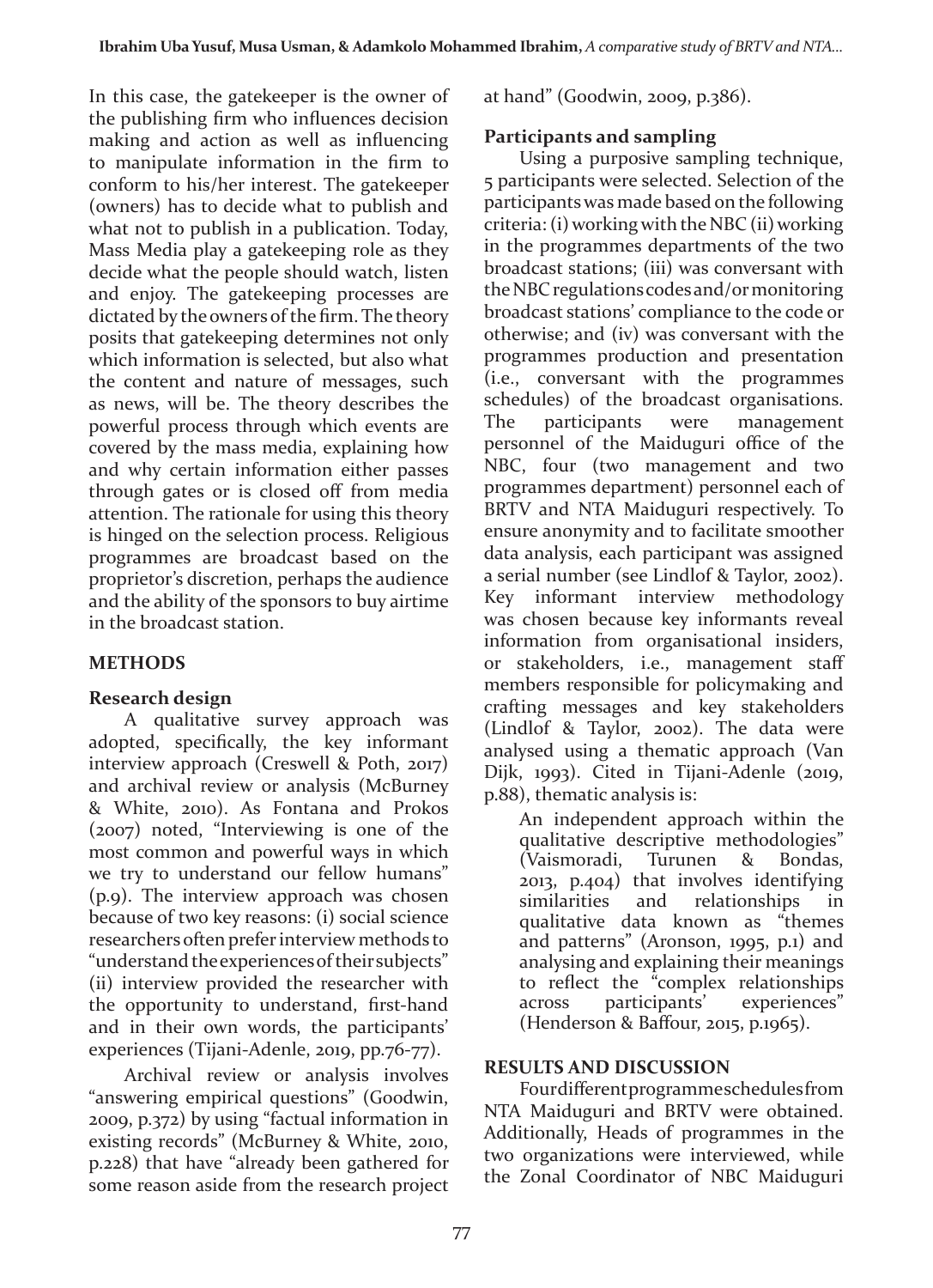Office was interviewed.

RQ2 sought to know the religious programmes and their broadcast time (airtime) on both BRTV and NTA Maiduguri. To answer this RQ, the programme schedules of BRTV and NTA Maiduguri for the Ramadan 2019 period and beyond, that is, the second quarter of 2019  $(Q_2)$  was obtained and analysed. Tables 1 to 4 show the extracted schedules for religious programmes broadcast on BRTV Maiduguri.

Table 1 shows the programme schedule for the month of Ramadan. Religious programmes occupied the entire schedule. The programmes were 100% Islamic, even though there were a few pockets of about 30 minutes of news broadcasts periodically. Worthy of note is that there was a break in the transmission that lasts several hours between the morning and afternoon transmission shifts. In the previous Ramadan season, as noted by Imam (*personal communication,*  2019*)*, the break was cancelled because of heavy traffic of sponsored Islamic religious programmes. Sponsors of most of the Islamic programmes during the annual one-month Ramadan period have permanently booked prime times for the religious programmes broadcast.

Table 1: The inventory of religious programmes contained in the programme schedule of BRTV Maiduguri

| <b>Title of Programme</b>                                   | <b>Presenter</b>                      | <b>Time of</b><br><b>Broadcast</b> | <b>Duration</b> | <b>Sponsor</b>                                    | Genre    |
|-------------------------------------------------------------|---------------------------------------|------------------------------------|-----------------|---------------------------------------------------|----------|
| Tafseer from Government<br>House Maiduguri                  | Sheikh Ibrahim<br>Mustapha Al-Malik   | $7:00$ am                          | One hour        | Free                                              | Recorded |
| Tafseer from Imam Bukhari<br>Mosque                         | Sheikh Modu<br>Mustapha               | $8:00$ am                          | One hour        | Unknown                                           | Recorded |
| <b>Tafseer from Hausari</b>                                 | Sheikh Kabiru Danyaya                 | $9:00$ am                          | One hour        | Unknown                                           | Recorded |
| Tafseer from Umar Ibn<br>Khattab Mosque Bulumkutu           | Sheikh Babunu Bukar                   | $10:00$ am                         | One hour        | Umar Ibn Khattab<br>Mosque                        | Recorded |
| Tafseer from Taha Qur'anic<br><b>Memorisation Centre</b>    | Imam Goni<br>Muhammad Ali<br>Gapchiya | $11:00$ am                         | One hour        | Taha Qur'anic<br><b>Memorisation Centre</b>       | Recorded |
| Tafseer from Shettima Ali<br>Monguno Mosque Mafoni          | Goni Modu Goni<br>Zarami              | 12:00 pm                           | One hour        | Unknown                                           | Recorded |
| <b>Tafseer from Central</b><br>Mosque                       | Goni Abba Umar                        | 01:00 pm                           | One hour        | Free                                              | Recorded |
| Tafseer from Al-Umma<br>Mosque Board of Internal<br>Revenue | Dr Muhammad<br>Abubakar Talha         | 04:00 pm                           | One hour        | Board of Internal<br>Revenue                      | Recorded |
| Tafseer from 1000 Ahmad<br>Jaha Foundation                  | Late Dr Ali Mustapha                  | 05:00 pm                           |                 | One hour Ahmad Babawo Jaha                        | Recorded |
| Bayan Kla Asham Mben<br>(Kanuri)                            | Any prominent scholar                 | 06:25 pm                           | 5<br>minutes    | Free                                              | Recorded |
| Jawabi Kan Azumi (Hausa)                                    | Any prominent scholar                 | 06:25 pm                           | 5<br>minutes    | Free                                              | Recorded |
| <b>Tafseer from Al-Amin</b><br>Daggash Mosque (Hausa)       | Sheikh Muhammad<br>Mustapha           | 08:00 pm                           | One hour        | Al-Amin Daggash<br><b>Islamic Foundation</b>      | Recorded |
| Tafseer from Ibrahim Saleh<br>Mosque Gwange (Hausa)         | Sheikh Ibrahim Saleh                  | 09:00 pm                           | One hour        | Sheikh Ibrahim Saleh<br><b>Islamic Foundation</b> | Recorded |
| Tafseer from Indimi<br>Mosque (Hausa)                       | Dr Muhammad Alhaji<br>Abubakar        | 10:00 pm                           | One hour        | Indimi Islamic Trust                              | Recorded |
| <b>Tafseer from Imam Malik</b><br>Islamic Centre (Kanuri)   | Sheikh Abubakar Kyari                 | 11::00 pm                          | One hour        | Imam Malik Islamic<br>Centre                      | Recorded |
| <b>Tafseer from MOGCOLIS</b><br>Mosque                      | Sheikh Tijjani Umara                  | 12:00 pm                           | One hour        | <b>MOGCOLIS</b>                                   | Recorded |

Source: BRTV fieldwork, 2019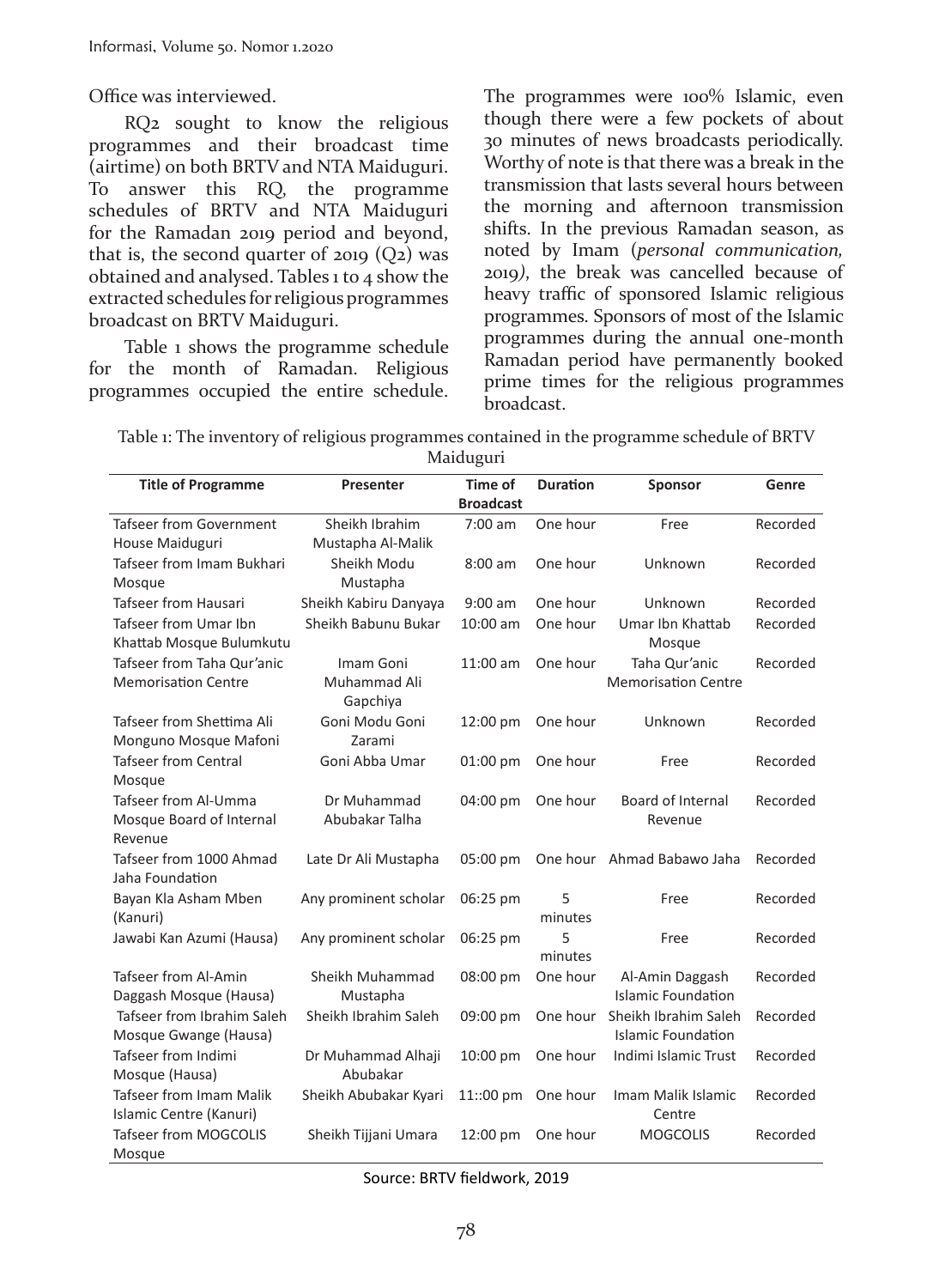Table 2 contains a breakdown of religious programmes broadcast in BRTV Maiduguri during the 2<sup>nd</sup> Quarter of 2019. A quarter, which is a period of three months supersedes the one-month Ramadan fasting period. In a state with a large population of Christian citizens, surprisingly, even during non-Ramadan periods there is virtually no allocation of airtime for Christian religious programming. Concisely, the data show that during the three months  $(2<sup>nd</sup>$  quarter), from Sunday to Saturday every week, there

was at least two to three hours of Islamic preaching programme on air in BRTV each day; and, nearly 50% of the programmes were sponsored – pulling in some ready cash to the station. However, it is not known whether the revenue generated from Islamic and other religious programmes broadcast (if any) during that quarter corresponding to the vast amount of airtime expended. Also, it is not known whether the revenues generated got into the station's coffers. Future research should examine these issues.

| Table 2: The inventory of religious programmes contained in the programme schedule of BRTV |
|--------------------------------------------------------------------------------------------|
| Maiduguri during the $2^{nd}$ Quarter of 2019                                              |

| <b>Title of The Programme</b>  | <b>Presenter</b>              | Days of            | <b>Time</b> | <b>Duration</b>     | <b>Sponsor</b>        |
|--------------------------------|-------------------------------|--------------------|-------------|---------------------|-----------------------|
|                                |                               | <b>Broadcast</b>   |             |                     |                       |
| MCAN Da'awah                   | Alternating members           | Sunday             |             | 09:00 am 30 minutes | Free                  |
|                                | of Muslim Corpers             |                    |             |                     |                       |
|                                | <b>Association of Nigeria</b> |                    |             |                     |                       |
| Babban Guzuri (Hausa)          | Sheikh Muhammad               | Sunday             | 01:00       | One hour            | Ahmed Babawo          |
| Repeat broadcast               | Mustapha                      |                    | pm          |                     | Jaha                  |
| Riyadus Saliheen               | Sheikh Abubakar Kyari         | Sunday             | 09:00 pm    | One hour            | Imam Malik            |
|                                |                               |                    |             |                     | <b>Islamic Centre</b> |
| Tafseer from Government        |                               | Sunday             | 11:00 pm    | One hour            | Free                  |
| House (Hausa)                  |                               |                    |             |                     |                       |
| Tafseer Indimi Mosque          | Dr Muhammad Alhaji            | Monday             | 11:00 pm    | One hour            | Indimi Islamic        |
| (Hausa)                        | Abubakar                      |                    |             |                     | Trust                 |
| FOMWAN Da'awah (Hausa          | <b>Alternating FOMWAN</b>     | Tuesday            | 09:00am     | 30                  | Free                  |
| or Kanuri)                     | members                       |                    |             | <b>Minutes</b>      |                       |
| Tafseer from Al-Ansar          | Dr Yahuza Abdullahi           | Tuesday            | 11:00 am    | One hour            | Al-Ansar Mosque       |
| Mosque (Hausa)                 |                               |                    |             |                     |                       |
| Tafseer from Hausari Layin     | Sheikh Kabiru Danyaya         | Tuesday            | 11:00 pm    | One hour            | Unknown               |
| Sarkin Hausawa                 |                               |                    |             |                     |                       |
| Islam Today                    | Ustaz Adebayo                 | Wednesday          | 09:00 am    | 30 minutes          | Free                  |
| Nur Islambe (Hausa)            | Sheikh Muhammad               | Wednesday          | 11:00am     | One hour            | Unknown               |
|                                | Mustapha                      |                    |             |                     |                       |
| <b>Tafseer from Imam Malik</b> | Sheikh Abubakar Kyari         | Wednesday 08:00 pm |             | One hour            | Imam Malik            |
| (Kanuri)                       |                               |                    |             |                     | <b>Islamic Centre</b> |
| Tafseer Daggash Mosque         | Sheikh Muhammad               | Wednesday 11:00 pm |             | One hour            | Al-Amin Daggash       |
| (Hausa)                        | Mustapha                      |                    |             |                     | <b>Islamic Centre</b> |
| Fiqh                           | Alternating Sheikh            | Thursday           |             | 09:00 am 30 minutes | Free                  |
|                                | Yunus and Late Dr Ali         |                    |             |                     |                       |
|                                | Mustapha                      |                    |             |                     |                       |
| Islamic Medicine (Hausa)       | Mal Ja'afar                   | Thursday           |             | 10:00 am 30 minutes | Free                  |
| Islamic Quiz (Hausa)           | Alternating                   | Thursday           |             | 04:30 pm 30 minutes | Free                  |
| Tafseer from MOGCOLIS          | Sheikh Tijjani Umara          | Thursday           | 11:00 pm    | One hour            | <b>MOGCOLIS</b>       |
| (Hausa)                        |                               |                    |             |                     |                       |
| Qur'anic recitation            | Alternating                   | Friday             | 08:00 am    | No specific         | Free                  |
|                                |                               |                    |             | duration            |                       |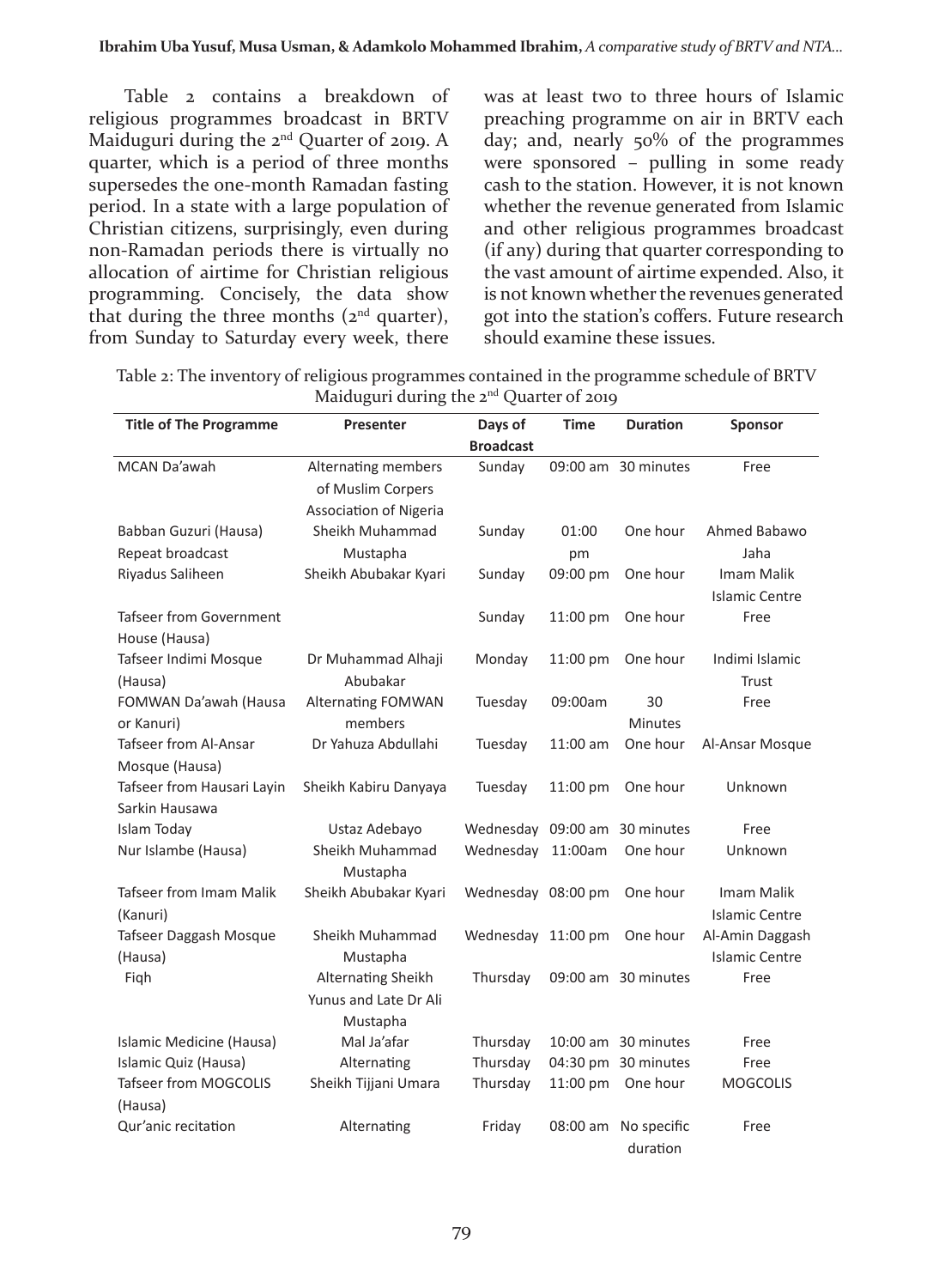| <b>Title of The Programme</b> | <b>Presenter</b>      | Days of          | <b>Time</b>        | <b>Duration</b>     | <b>Sponsor</b> |  |
|-------------------------------|-----------------------|------------------|--------------------|---------------------|----------------|--|
|                               |                       | <b>Broadcast</b> |                    |                     |                |  |
| Al'ulamu rashidun             | Alternating scholars  | Friday           | $10:00$ am         | One hour            | Free           |  |
| (Hausa or Kanuri, live)       |                       |                  |                    |                     |                |  |
| programme                     |                       |                  |                    |                     |                |  |
| You and Islam                 | Nil                   | Friday           |                    | 11:00 am 30 minutes | Free           |  |
| (Documentary)                 |                       |                  |                    |                     |                |  |
| Babban Guzuri                 | Sheikh Muhammad       | Friday           | $08:00 \text{ pm}$ | One hour            | Ahmed Babawo   |  |
|                               | Mustapha              |                  |                    |                     | Jaha           |  |
| Tafseer from Shettima Ali     | Goni Modu Goni Zarami | Friday           | $11:00 \text{ pm}$ | One hour            | Unknown        |  |
| Monguno Mosque Mafoni         |                       |                  |                    |                     |                |  |
| Hadith (Kanuri)               | Goni Abba Umar        | Saturday         | 05:00 pm           | 30 minutes          | Free           |  |
| Tarbiya (Hausa)               | Dr Muhammad Alhaji    | Saturday         | $08:00 \text{ pm}$ | One hour            | Free           |  |
|                               | Abubakar              |                  |                    |                     |                |  |
| Tafseer from Taha             | Imam Goni Ali Modu    | Saturday         | $11:00 \text{ pm}$ | One hour            | Taha Qur'anic  |  |
| Qur'anic Memorisation         |                       |                  |                    |                     | Memorisation   |  |
| Centre                        |                       |                  |                    |                     | Centre         |  |

#### Source: BRTV, fieldwork 2019

Table 3 contains programmes broadcast during the 2019 Ramadan fasting period. The data further show that nearly six to seven hours of Islamic programmes were broadcast each day throughout the one-month Ramadan fasting season. That is to say, if the total number of hours the station broadcasts daily was 14 (from 07:00 am to 07:00 pm), then, on average, NTA Maiduguri allocated about 45 to 50% of its daily airtime to Islamic programmes during the Ramadan period; and, obviously, this is extremely more than the 10% of daily airtime stipulated in the NBC code. Traditionally, this is the normal practice in the broadcast outlet annually. This suggests that NTA Maiduguri 'technically' violated the NBC code. However, it is not known if this violation of the code had attracted any form of sanction against the station. Future research should investigate this issue.

Table 3: The inventory of religious programmes contained in the programme schedule of NTA Maiduguri during the Ramadan fasting season

| <b>Title of Programme</b> | <b>Presenter</b>    | Time of            | <b>Duration</b> | <b>Sponsor</b>     | Genre    |
|---------------------------|---------------------|--------------------|-----------------|--------------------|----------|
|                           |                     | <b>Broadcast</b>   |                 |                    |          |
| <b>Tafseer from Ansar</b> | Dr Yahuza Abdullahi | $8:00-$            | One             | Ansar Mosque       | Recorded |
| Mosque                    |                     | 08:55 pm           | hour            |                    |          |
| Tafseer from Imam         | Sheikh Abubakar     | $10:00-$           | One             | Imam Malik         | Recorded |
| <b>Malik Centre</b>       | Kyari               | $10:55$ pm         | hour            | Islamic Centre     |          |
| Tafseer from Indimi       | Dr Muhammad         | $11:00-$           | One             | Indimi Islamic     | Recorded |
| Mosque                    | Alhaji Abubakar     | $12:00 \text{ pm}$ | hour            | Trust              |          |
| *Tafseer from             | Sheikh Ibrahim      | $06:00-$           | One             | Free               | Recorded |
| Government House          | Mustapha Al-Malik   | $06:55$ am         | hour            |                    |          |
| ** Tafseer from           | Goni Abba Umar      | $06:00-$           | One             | Free               | Recorded |
| Maiduguri Central         |                     | 06:55 am           | hour            |                    |          |
| Mosque                    |                     |                    |                 |                    |          |
| Tafseer from Al-Amin      | Sheikh Muhammad     | $10:00 -$          | One             | Al-Amin Daggash    | Recorded |
| Daggash Mosque            | Mustapha            | $10:55$ am         | hour            | Islamic Foundation |          |
| Tafseer from Izala        | Sheikh Muhammad     | $11:00-$           | One             | Izala Jos faction  | Recorded |
| Jos faction, Gwange       | Musa Bako           | $11:55$ am         | hour            |                    |          |
| Mosque                    |                     |                    |                 |                    |          |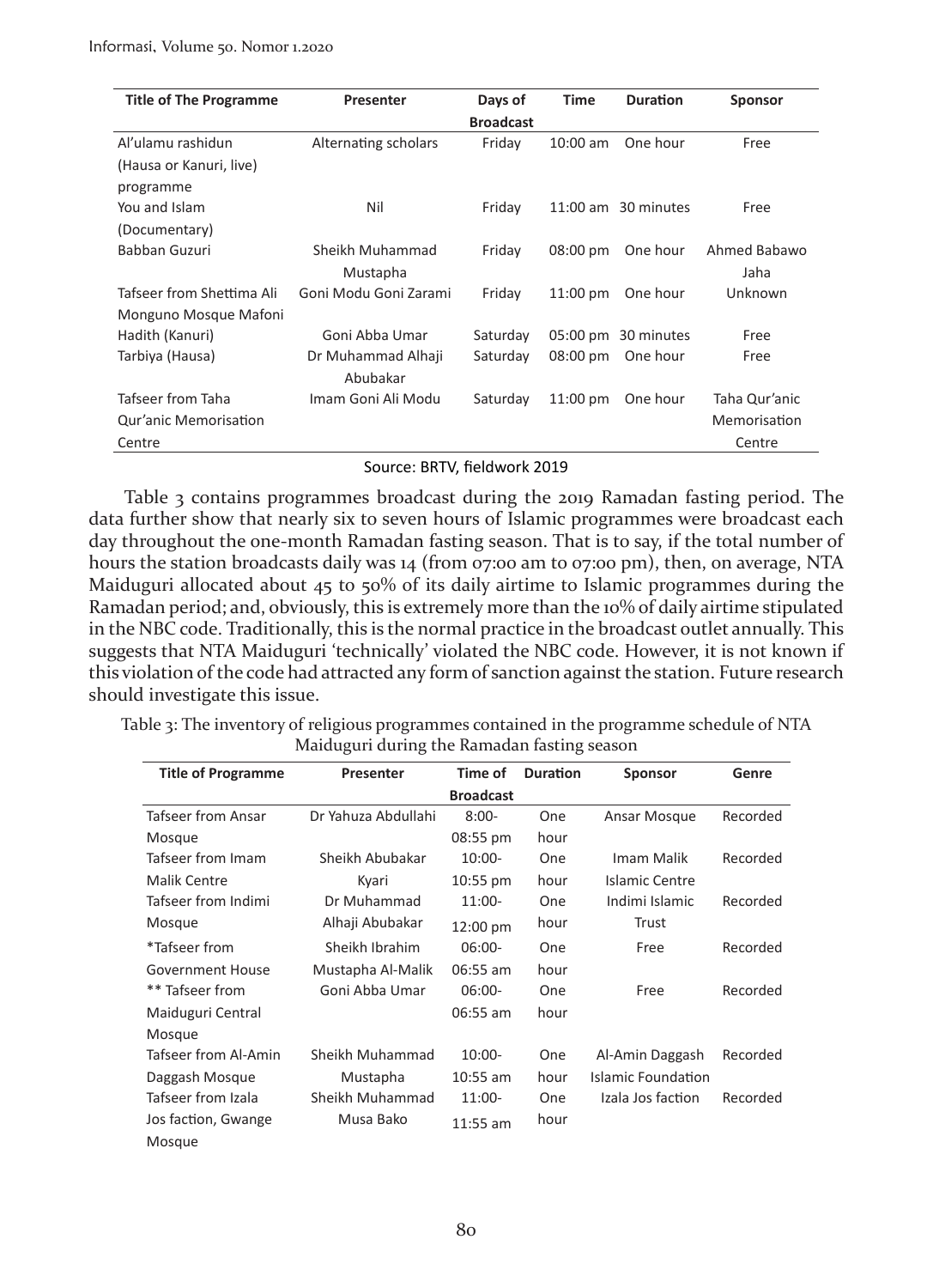| <b>Title of Programme</b> | <b>Presenter</b> | Time of            | <b>Duration</b> | <b>Sponsor</b> | Genre    |
|---------------------------|------------------|--------------------|-----------------|----------------|----------|
|                           |                  | <b>Broadcast</b>   |                 |                |          |
| ***Jawabi Kan Azumi       | Any prominent    | $06:55-$           | 5               | Free           | Recorded |
|                           | scholar based in | $07:00 \text{ pm}$ | minutes         |                |          |
|                           | Maiduguri        |                    |                 |                |          |
| **** Bayan kla Ashem      | Any prominent    | $06:55-$           | 5               | Free           | Recorded |
| mben                      | scholar based in | $07:00 \text{ pm}$ | minutes         |                |          |
|                           | Maiduguri        |                    |                 |                |          |

*Note: Source: Fieldwork, NTA Maiduguri, 2019;* 

\*\*\*\* The programmes were broadcast interchangeably, with similar synopsis and content, but different broadcast languages.

Table 4 indicates the religious programmes broadcast on NTA Maiduguri after the month of Ramadan. Much less of religious programmes were broadcast during this period. Only four days (Wednesday, Thursday, Friday and Sunday) had any religious programme broadcast, with Sunday having two schedules, one for Islamic and the other for Christian religious programmes. According to this programme schedule, only a total of three hours of religious programmes were broadcast every week during the post-Ramadan period in the 2<sup>nd</sup> quarter of 2019. Interestingly, it is only during post-Ramadan periods that Christian religious programmes have their way on air. Furthermore, every week throughout the non-Ramadan period only onehour airtime was allocated to Christian religious programmes while two hours were allocated to Islamic religious programmes. Overall, nearly 20% of the total airtime of NTA Maiduguri was allocated to religious programmes during non-Ramadan times, a percentage that exceeds the NBC broadcasting code of 10% by nearly 100%. Interestingly, however, it is only during non-Ramadan times that the station's adherence or compliance to the NBC code is within the ranges of 15% to 20%, which is closer to the 10% stipulated by the Nigerian broadcast industry umpire, the NBC.

| Title of Dreamanton | <b>Dunnambau</b>                                                                        | Time and Daved Duration Conneau |  |  |
|---------------------|-----------------------------------------------------------------------------------------|---------------------------------|--|--|
|                     | Maiduguri during the $2^{nd}$ Quarter of 2019                                           |                                 |  |  |
|                     | Table 4: The inventory of Islamic programmes contained in the programme schedule of NTA |                                 |  |  |

| <b>Title of Programme</b> | <b>Presenter</b>      | <b>Time and Day of</b> | <b>Duration</b> | <b>Sponsor</b> |
|---------------------------|-----------------------|------------------------|-----------------|----------------|
|                           |                       | <b>Broadcast</b>       |                 |                |
| Nasiha in Hausa           | Any prominent scholar | 05:00 pm, every        | 30              | Free           |
|                           | based in Maiduguri    | Thursday               | minutes         |                |
| Hadith in Kanuri          | Any prominent scholar | $05:00$ pm, every      | 30              | Free           |
|                           | based in Maiduguri    | Friday                 | minutes         |                |
| Christian Half Hour       | Pastor and members of | $03:00$ pm, every      | 30              | Free           |
|                           | choir                 | Sunday                 | minutes         |                |
| No title. However,        | Nil                   | $12:00$ pm every       | 30              | Christ         |
| the synopsis is clear.    |                       | Sunday                 | minutes         | Embassy        |
| Tafseer from Indimi       | Late Sheikh Jaafar    | $05:00$ pm, every      | <b>One</b>      | Indimi         |
| Mosque                    | Mahmud Adam           | Wednesdays             | hour            | Islamic        |
|                           |                       |                        |                 | Trust          |

Source: NTA Maiduguri fieldwork, 2019

*RQ3:* How frequent do BRTV and NTA Maiduguri broadcast religious programmes?

Based on the programme schedule obtained from the two stations, findings reveal that religious programmes have a higher percentage of airtime allocation. In BRTV for instance, out of 18 programmes broadcast in a day (for morning and evening transmissions), 10 programmes are religious (Imam, *Personal communication* 2019). In Ramadan, all programmes except for news, are suspended. Because they have been paid for, religious programmes don't fail, and repeat versions are avoided, except on rare occasion. Imam attributed this to the fact Borno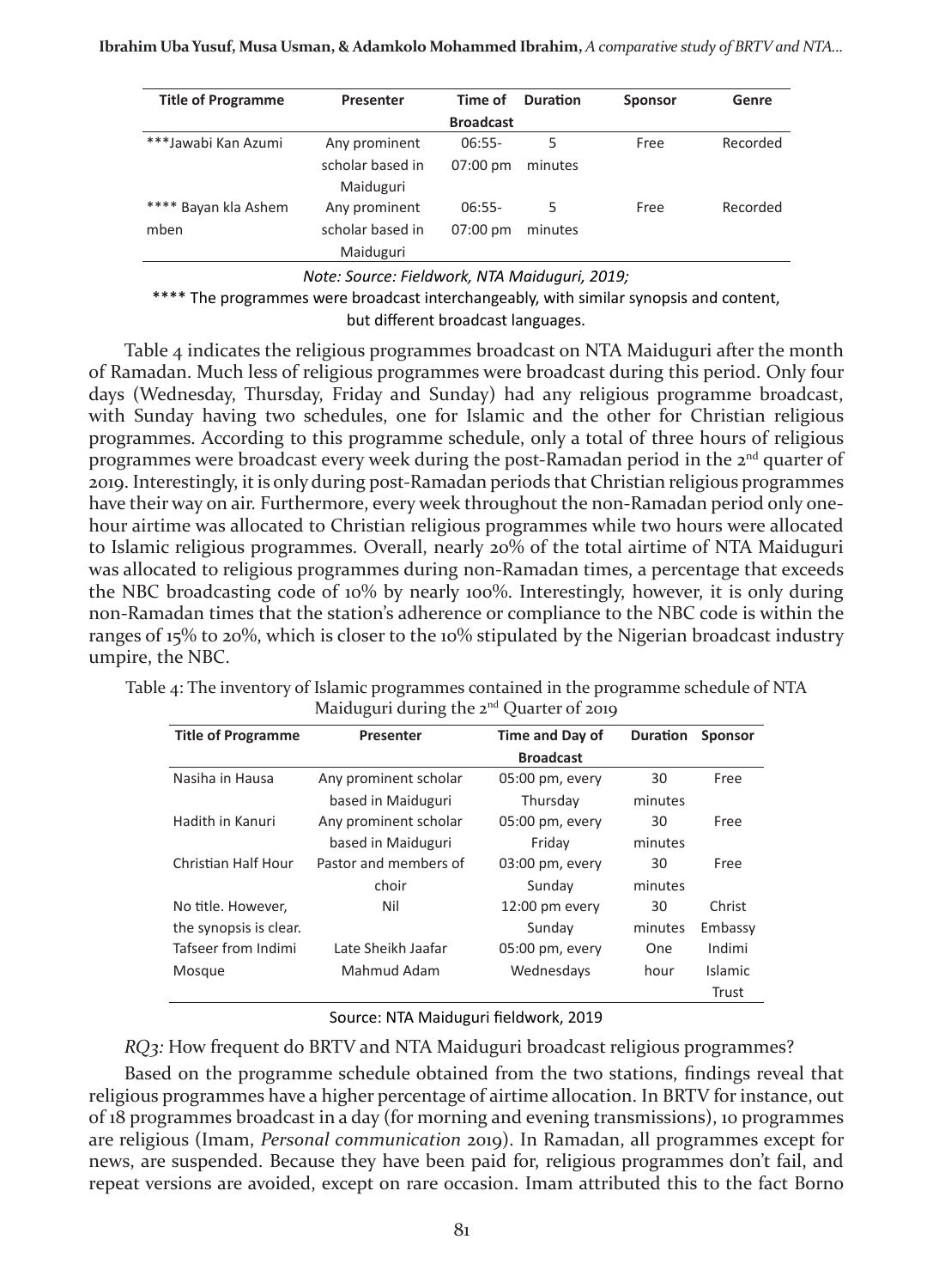is a Muslim state, as such they give priority attention to programmes with Islamic colouration. In NTA Maiduguri as noted by Gana (*personal communication, 2019)*, there are only 4 religious programmes: 2 Islamic and 2 Christian.

*RQ 4:* What are similarities in the mode of the broadcast of religious programmes in BRTV & NTA Maiduguri?

Most of the religious programmes are duplicated in both stations. Some bear the same name, synopsis and style. Majority of the Islamic programmes in BRTV are recorded, except for Al'ulamu rashidun which is LIVE and free of charge. In NTA, all the religious programmes are recorded and broadcast free of charge except for a Christian program that has gotten sponsorship from Christ Embassy.

The two stations have allocated time for the broadcast of religious programmes at an odd time that is not prime time. The time is usually not characterized by heavy viewers.

*RQ 5:* Are there ethical violations on religious programmes broadcast on BRTV and NTA Maiduguri?

During Ramadan, the two stations allocate more than 10% of the total airtime to religious programmes. In BRTV for instance, there is no balance in the broadcast of religious programmes. There is no single Christian programme for the Christian viewer. Given the fact that Borno is a secular state with a Muslim majority, however, there is a need for balance.

Imam (*personal Communication*, 2019) told these researchers that since 1992 there has not been any Christian programme on BRTV. Christian issues are only covered in the news. This is not farfetched from staff composition, viewers need and perhaps the absence of sponsors.

NBC had written several letters to BRTV to downplay religious programmes…

In NTA, there seems to be balanced. While Islamic religious programmes are broadcast in Hausa and Kanuri, because viewers and Muslims are predominantly Hausa and Kanuri speakers, Christian programmes are also in English. Each programme address viewers appeal. Gana (*personal communication*, 2019) notes that the religious programmes are locally produced, and each scholar invited as a guest or discussant in the programmes, comes with his student to serve as an anchor.

Religious broadcast in Nigeria Television Authority (NTA) Maiduguri and Borno Radio Television (BRTV) occupies an important place in programmes schedules. The two television stations place a high premium on their broadcast during Ramadan and beyond. The turnover generated from the broadcast of religious content in Ramadan is significantly higher than any other month. BRTV charges the sum of two hundred and fifty thousand Naira for the transmission of religious content for the period of Ramadan, while outside Ramadan, it charges one hundred and fifty thousand Naira Muhammad, (*personal communication*, 2019).

Mele (*personal communication,* 2019) NTA Maiduguri, on the other hand, charges the sum of five hundred thousand Naira per religious broadcast for the month of Ramadan (though, subjects to bargain), while outside the month of Ramadan, it charges three hundred and ninety thousand Naira for the quarter.

## **CONCLUSION**

This paper concludes that religious programmes play a key role in managing and sustaining the operations of BRTV and NTA Maiduguri during Ramadan. Airtimes are sold to the highest bidder by the stations. The Ramadan period is a time for making brisk business. Concisely, the findings of this study suggest that in both BRTV and NTA Maiduguri: (1) the airtime allocated to (Islamic) religious programmes was far more than the 10% limit stipulated by the National Broadcasting Commission while BRTV Maiduguri allocated more airtime to religious programmes than did NTA Maiduguri; (2) Islamic religious programmes were allocated more airtime than programmes of other religions; and (3) presumably, because of its being owned by the Borno State Government, BRTV broadcast more Islamic religious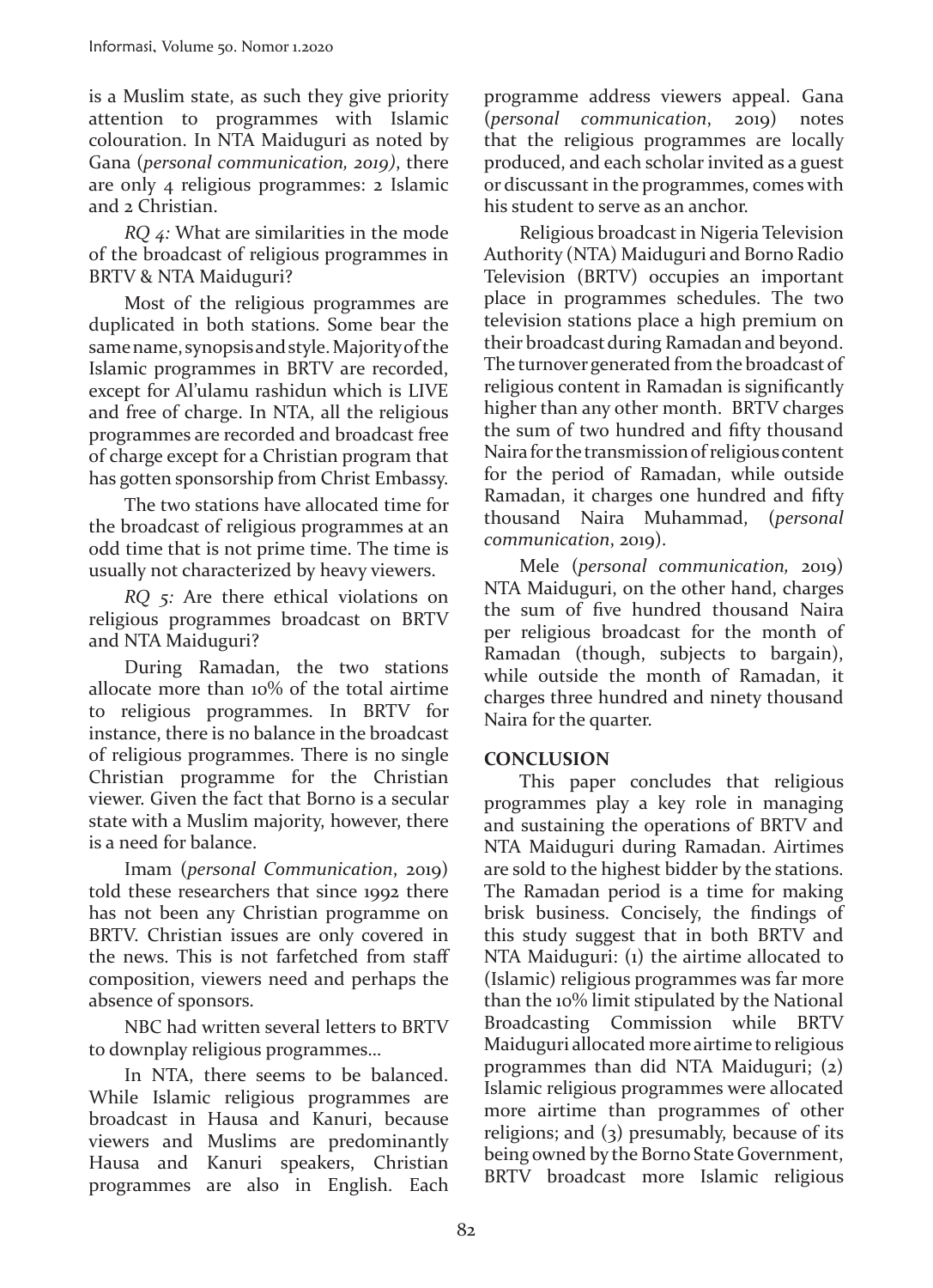programmes during Ramadan period than did NTA Maiduguri, which is owned by the Federal (national) Government. Therefore, this chapter recommends that: (1) the NBC should review its broadcasting code on religious programmes in such a way that more airtime is allocated for religious programmes during annual religious seasons such as Ramadan and Eid-el Kabir (for Muslims) and Ester and Christmas (for Christians); (2) rather than capitalising on the regulation of programme airtime, the NBC should promulgate a religious broadcast content code that will focus on the actual content of religious programmes (specifically texts, language and meaning) in such a way that the content does not contain malicious and inflammatory remarks capable of undermining the peace in the society.

### **REFERENCES**

- Adebiyi, R. A. & Salaudeen, K. A. (2016). The changing face of political communication in Nigeria: A do-ordie media game. In D. Wilson (Ed.), *Mass media and the electoral process in Nigeria* (pp.209-220). Uyo: ACCE.
- Adum, A. N. & Ojiakor, O. E. & Nnatu, S. (2019). Party politics, hate speech and the media: A developing society perspective. *Journal of Humanities and Social Policy*, *5*(1), 45-54
- Ahmad, G. & Isa, K. H. (2017). Islamic groups and contestation for religious public space on radio stations in Kano Metropolis. In U. A. Pate & L. Oso (Eds.), *Multiculturalism, diversity and reporting conflict in Nigeria.* Ibadan: Evans Brothers Limited.
- Anifowose, B. O. (2013). *Exploring radio as a means of disseminating development messages*. Department of Communication and Language Art. University of Ibadan, Ibadan. Nigeria.
- Bala, M. (2000). Pluralism and prior restraint on religious communication in Nigeria: Policy versus Praxis. In J. Thierstein & Y. R. Kamalipour (Eds.), *Religion, law, and Freedom: A Global Perspective* (pp.

98-111). London: Praeger.

- Creswell, J. W. & Poth, C. N. (2017). *Qualitative inquiry and research design: Choosing among five approaches*. New Delhi: Sage Publications.
- Damaris P. S. (2006). Then sings my soul': Gospel music as popular culture in the spiritual lives of Kenyan Pentecostal/ Charismatic Christians". *Journal of Religious and Popular Culture*, *XIV*. Retrieved from http://www.usask.ca/ relst/jrpc/art14-singsmysoul.html
- Dominick, J.R. (2009). *The dynamics of mass communication: Media in the digital age* (10th ed.). New York: McGraw-Hill.
- Falola, T. & Heaton, M. M. (2008). *A history of Nigeria*. Cambridge: Cambridge University Press.
- Goodwin, C. (2009). *Research in psychology: Methods and design*. Hoboken, NJ.: John Wiley and Sons.
- Hackett, R. I. J. (1998). Charismatic/ Pentecostal appropriation of media technologies in Nigeria and Ghana. *Journal of Religion in Africa*, *28*(3), 258- 277. doi: 10.1163/157006698X00026
- Harvey, S. (1999). *Broadcasting regulation: On the side of the angels?* Retrieved from http://www.latrobe.edu.au/ screeningthepast/firstrelease
- Ibrahim, A. M. (2017). *Factors affecting ICT usage for the development of small and medium-scale agro-based enterprises in Selangor, Malaysia*, (Unpublished master's thesis), Universiti Putra Malaysia.
- Ibrahim, A. M., Pate, U. A., & Usman, A. M. (in press). Silencing the media and chaining the watchdog: Threats to journalists' safety during elections in Nigeria. In S. Jamal (Ed.), *Combatting threats to media freedom and journalists' safety* (ch. 12). Hershey: IGI Global.
- Ibrahim, A. M., Yar'Adua, S. M. & Maikaba, B. (2019). More media, less democratisation of public access and